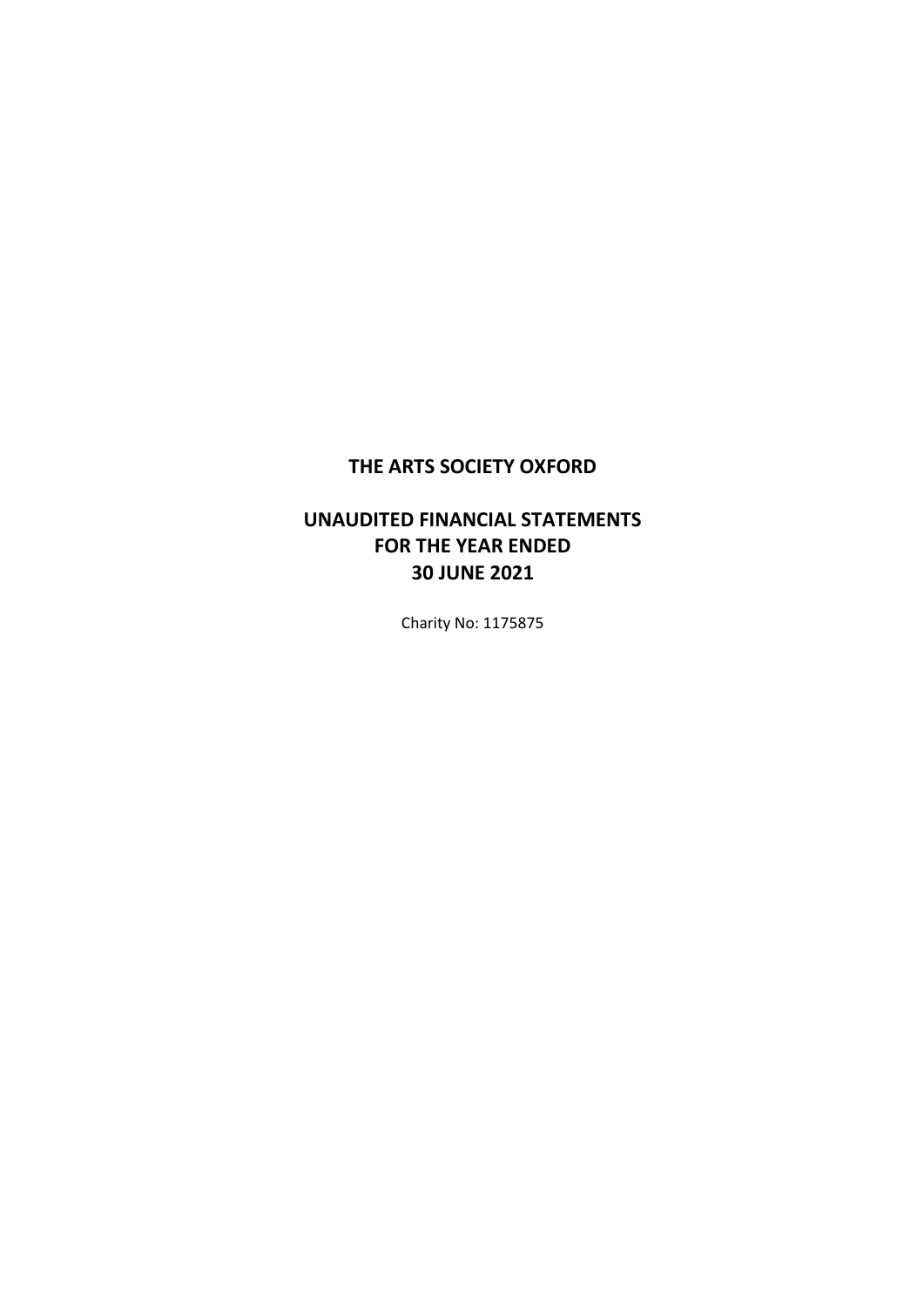# **UNAUDITED FINANCIAL STATEMENTS**

# **YEAR ENDED 30 JUNE 2021**

| <b>CONTENTS</b>                          | <b>PAGE</b> |
|------------------------------------------|-------------|
| General information                      | 2           |
| Trustees' Annual Report                  | $3 - 4$     |
| Statement of Trustees' Responsibilities  | 5           |
| Independent Examiner's Report            | 6           |
| <b>Statement of Financial Activities</b> |             |
| <b>Balance Sheet</b>                     | 8           |
| Notes to the financial statements        | $9 - 13$    |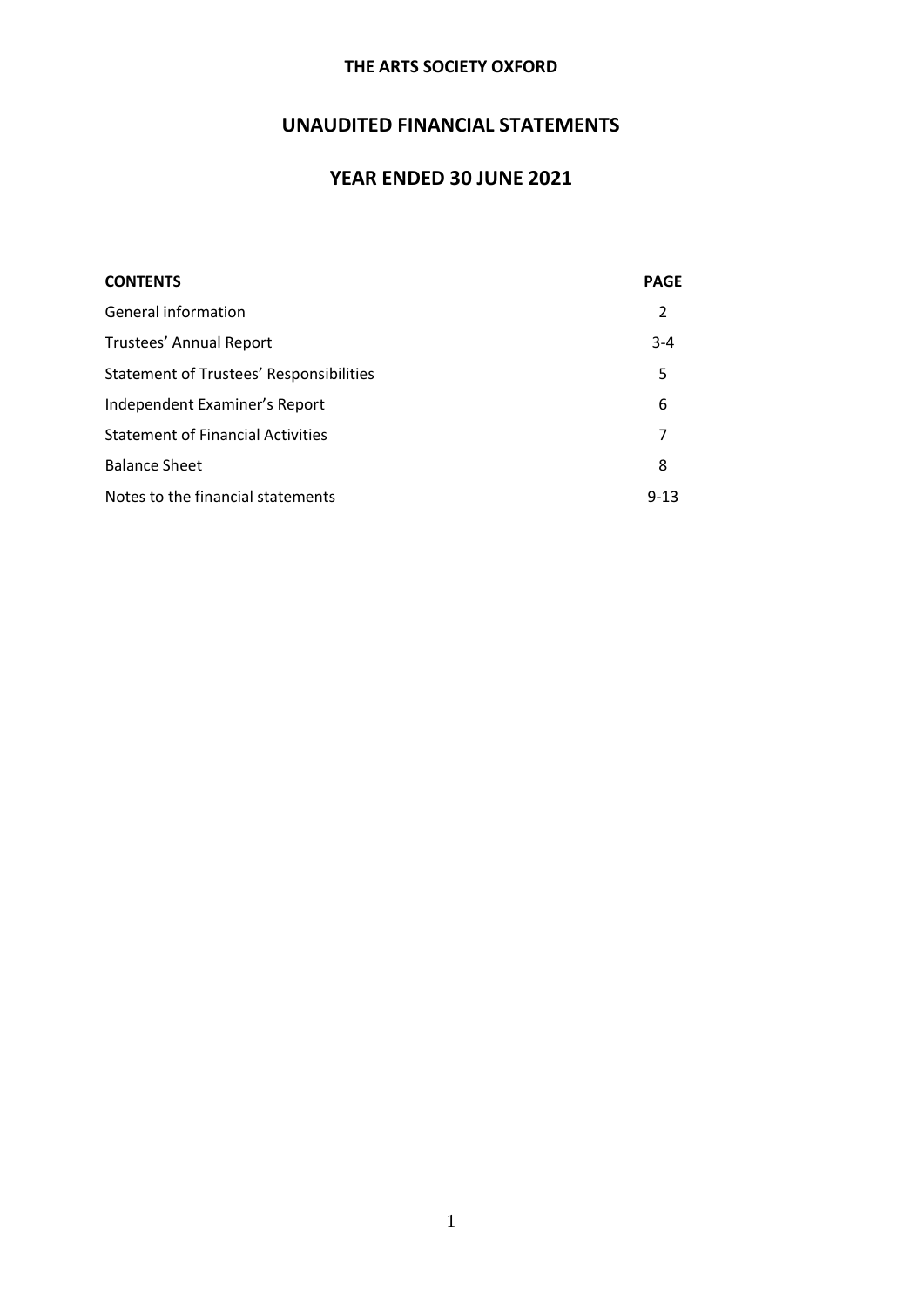# **GENERAL INFORMATION**

| Registered charity name               | The Arts Society Oxford                                                                                                                                                                                                                                                                                       |
|---------------------------------------|---------------------------------------------------------------------------------------------------------------------------------------------------------------------------------------------------------------------------------------------------------------------------------------------------------------|
| Charity number                        | 1175875                                                                                                                                                                                                                                                                                                       |
| Principal & registered office address | 4 Lonsdale Road<br>Oxford<br>OX2 7EW                                                                                                                                                                                                                                                                          |
| <b>Trustees</b>                       | Sarah Whiteley<br><b>Hilary Reid-Evans</b><br>Celia Robinson<br>Pamela Eyton<br>Diana Gordon<br>Ann McIlhinney<br>Allan Taylor<br>David Barron (appointed 6 May 2021)<br>Alison Scott (appointed 5 November 2020)<br>Julia Reece (appointed 25 February 2021)<br>Carol Brownson (appointed 17 September 2020) |
| Independent examiner                  | Sheila Parry FCCA<br><b>SPX Oxford Ltd</b><br>Peace House<br>19 Paradise Street<br>Oxford<br><b>OX1 1LD</b>                                                                                                                                                                                                   |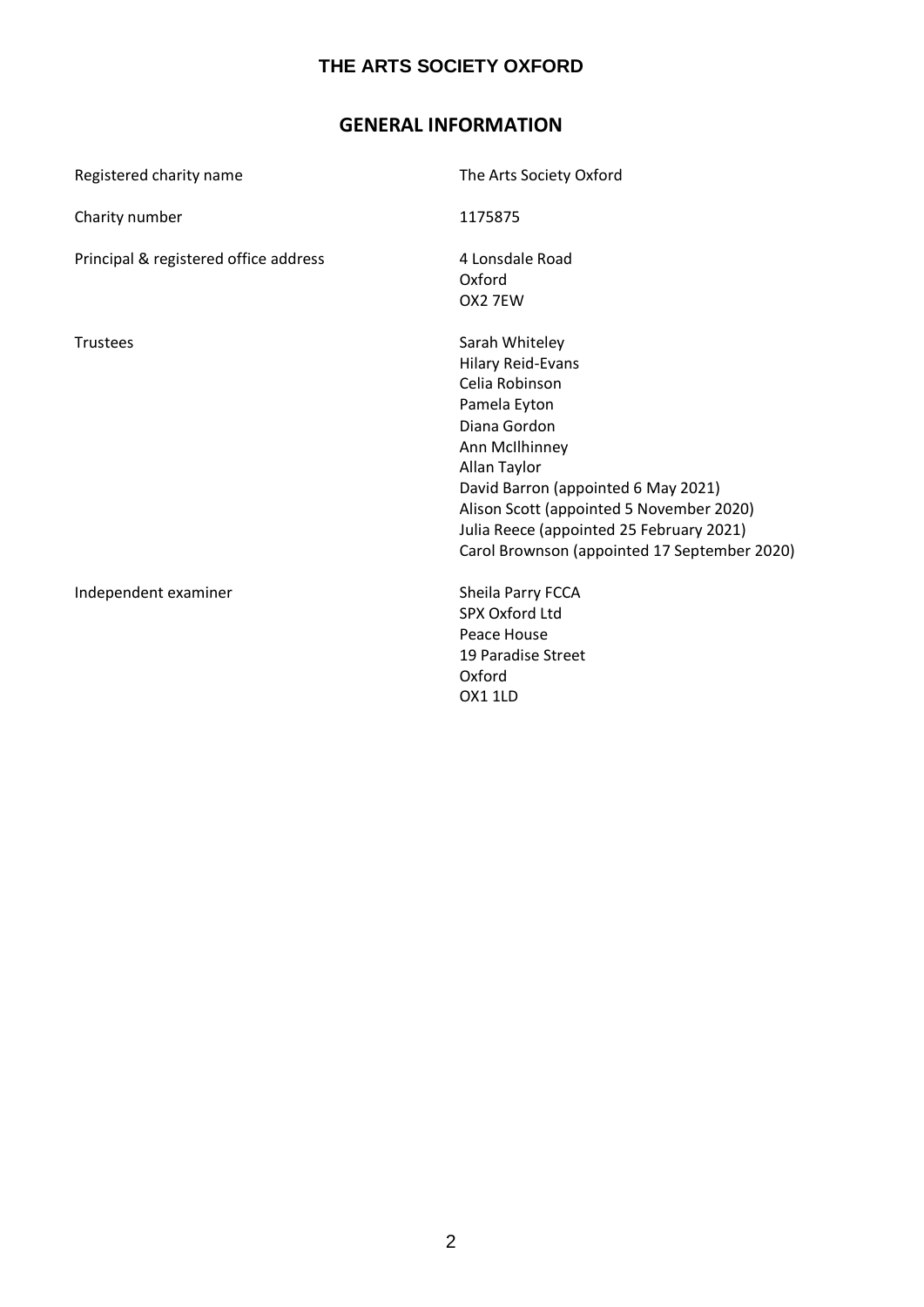### **TRUSTEES' ANNUAL REPORT**

### **YEAR ENDED 30 JUNE 2021**

The trustees present their report and the unaudited financial statements of the charity for the year ended 30 June 2021.

### **REFERENCE AND ADMINISTRATIVE DETAILS**

Reference and administrative details are shown in the schedule of general information on page 2 of the financial statements.

### **THE TRUSTEES**

The trustees who served the charity during the year are shown on page 2.

### **STRUCTURE, GOVERNANCE AND MANAGEMENT**

The Charity is governed by its constitution, adopted on 13 September 2017 as amended on 10 November 2017.

### **OBJECTIVES AND ACTIVITIES**

As set out in its constitution, the charity's objects are 'the promotion and advancement of the aesthetic education of the public, the cultivation, appreciation and study of the decorative, fine and other arts and the giving of aid to the preservation of our national artistic heritage for the benefit of the public'.

There are four principal activities that the charity undertakes in relation to these objects: holding lectures on relevant artistic topics; arranging Study Days to examine particular artistic matters; arranging Visits to relevant sites that contain works of art; and making charitable donations to artistic projects.

## **ACHIEVEMENTS AND PERFORMANCE**

The charity organised a published programme of nine lectures for its members for the whole year 2020/21, plus the lecture which traditionally follows the AGM (September 2020). As face to face activity within the charity involving members had ceased after mid March, in line with government instructions on Covid-19, all lectures were delivered online using a dedicated Zoom licence. An extra free lecture was arranged before the start of the Society year to help members familiarise themselves with the technology.

Three arts related Study Days planned for the year took place online. These events were made available to those on our waiting list and were self-financing, with the overall surplus contributing to charitable donations during the year.

The charity was unable to organise its usual full programme of visits for its members over the year. When government guidelines allowed, local Oxford walks were arranged for small groups, which were overall self-financing. As an alternative source of interest, members were offered an online series of Virtual Tours by London Blue Badge guides and local Oxford guides. These were very popular and were also made available to our waiting list; a nominal charge was made with any surplus going to the charitable projects funds.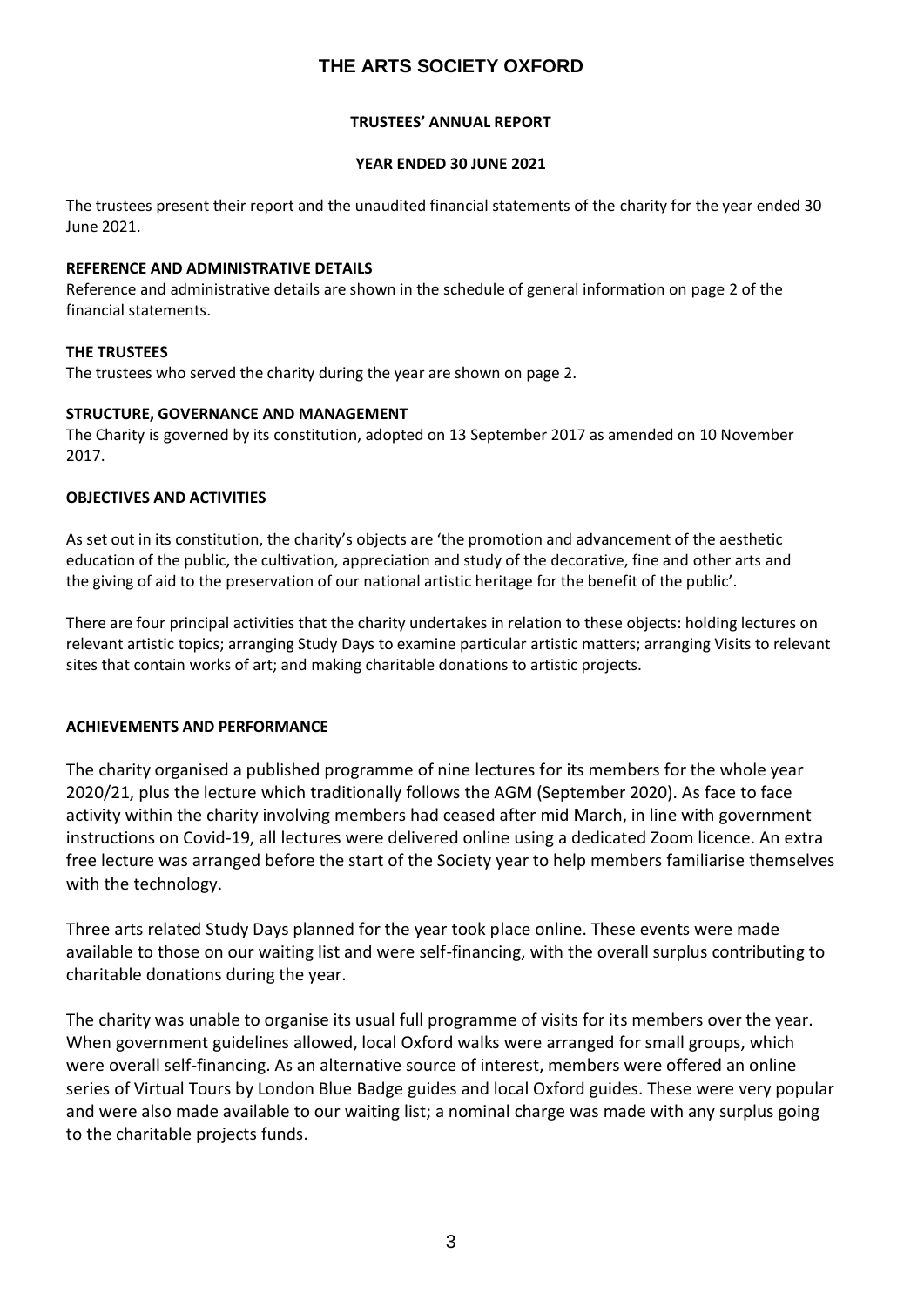The Arts Society Oxford was also able to support another society, Abingdon, which did not initially have access to a Zoom licence. Their members were offered the opportunity to join our lectures, Study Days and Virtual Tours for the months October to December, with additional funds being paid to the lecturer/guide by Abingdon AS.

### **FINANCIAL REVIEW**

The Society's activities were heavily affected by the restrictions put in place by the UK Government to minimize the spread of COVID-19. As a result of not being able to hold any in-person events this year, expenses were only £22,313 (2020-21: £42,567) significantly lower than budget. Income was also slightly lower, £40,388 (£43,951). The upshot is that the Society is in a strong financial position, with unrestricted income funds of £41,452 as at 30 June 2021 (£25,877).

### **PLANS FOR FUTURE ACTIVITIES**

It remains unclear how our programme of charitable activities for members can best be delivered, at least until the end of 2021. The charity will commence the new Society year with an online AGM, and an online lecture in October. The trustees have approved purchase of a new Zoom licence, at a preferential rate for charities. It is hoped to resume live lectures in November, subject to government guidelines, but the charity will be equipped to return to online activities if necessary. Trustees are actively involving members in looking at a future plan for local visits and resuming in person Study Days when this is possible.

A small number of applications has been received for charitable donations, and it is anticipated this will increase in the autumn as many local organisations pick up their activities again.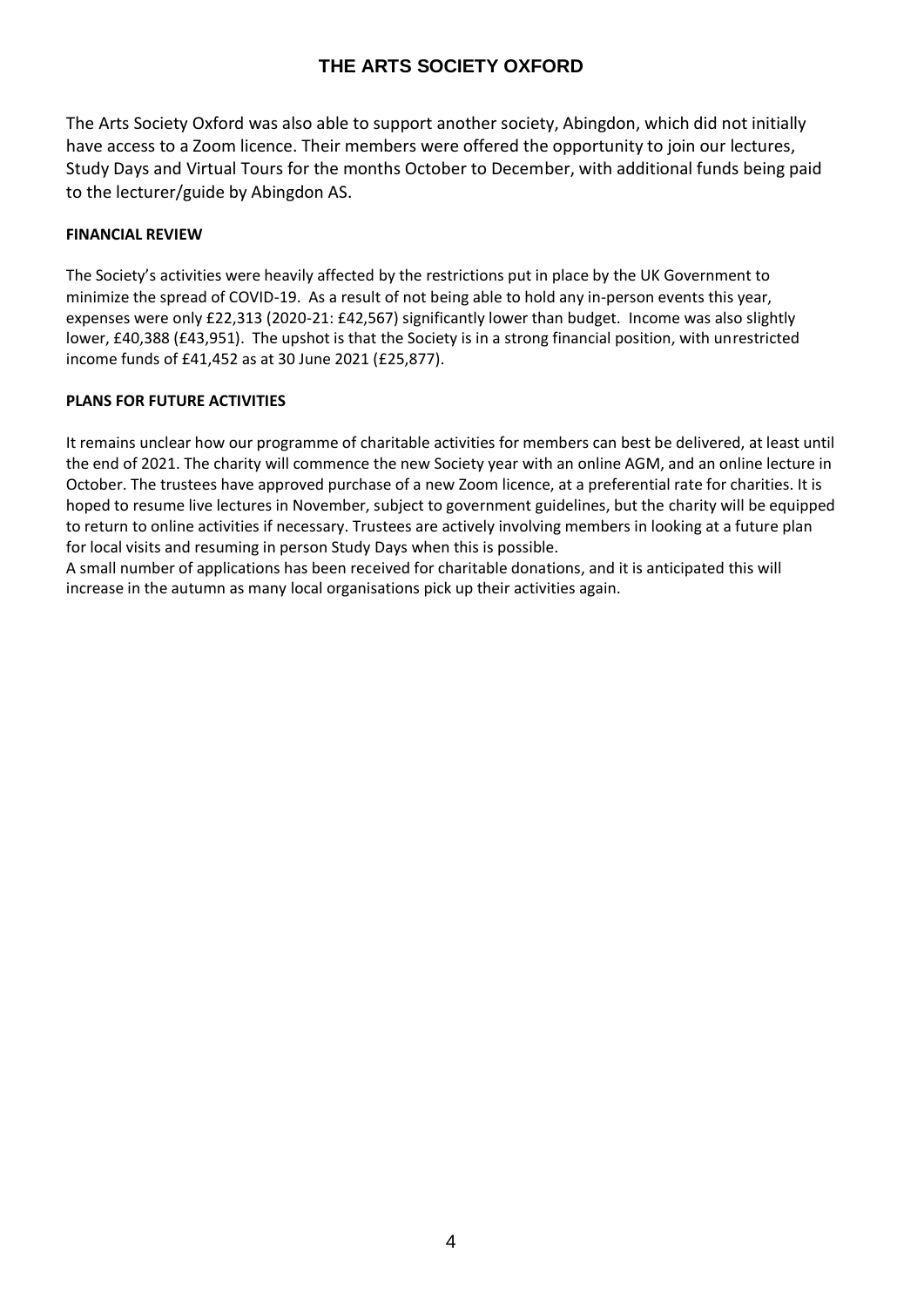### **TRUSTEES' ANNUAL REPORT (CONTINUED)**

### **YEAR ENDED 30 JUNE 2021**

### **STATEMENT OF TRUSTEES' RESPONSIBILITIES**

The trustees are responsible for preparing the Trustees' Annual Report and the financial statements in accordance with applicable law and United Kingdom Accounting Standards. The law applicable to charities in England and Wales requires the Trustees to prepare financial statements for each financial period which give a true and fair view of the state of affairs of the charity and of the surplus or deficit of the charity for that period.

In preparing these financial statements, the trustees are required to:

- select suitable accounting policies and apply them consistently;
- observe the methods and principles in the Charities SORP;
- make judgements and estimates that are reasonable and prudent;
- state whether applicable UK Accounting Standards have been followed, subject to any material departures disclosed and explained in the financial statements;
- prepare the financial statements on the going concern basis unless it is inappropriate to presume that the charity will continue in operation.

The trustees are responsible for keeping adequate accounting records which disclose with reasonable accuracy at any time the financial position of the charity and which enable them to ensure that the financial statements comply with the Charities Act 2011. They are also responsible for safeguarding the assets of the charity and hence for taking reasonable steps for the prevention and detection of fraud and other irregularities.

Signed on behalf of the trustees

………………………………………………

Date ……………………………………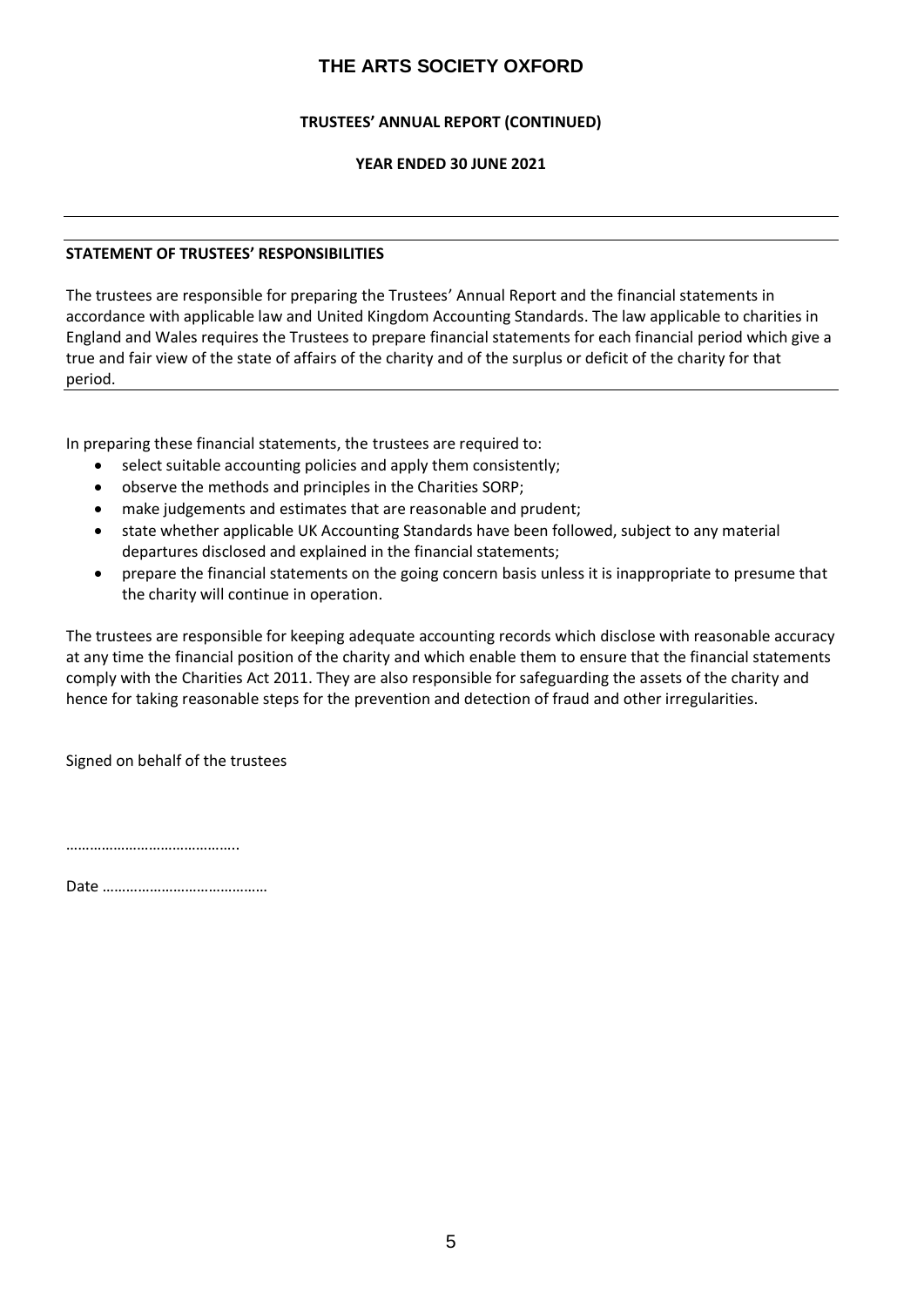## **INDEPENDENT EXAMINER'S REPORT TO THE MEMBERS OF THE ARTS SOCIETY OXFORD FOR THE YEAR ENDED 30 JUNE 2021**

I report on the accounts of the charity for the year ended 30 June 2021 which are set out on pages 7 to 12.

#### **Respective responsibilities of trustees and examiner**

The charity's trustees are responsible for the preparation of the accounts. The charity's trustees consider that an audit is not required for this year under section 144(2) of the Charities Act 2011 (the 2011 Act) and that an independent examination is needed.

It is my responsibility to:

- examine the accounts under section 144 of the 2011 Act;
- follow the procedures laid down in the general Directions given by the Charity Commission under section 145(5)(b) of the 2011 Act; and
- state whether matters have come to my attention.

### **Basis of Independent Examiner's report**

My examination was carried out in accordance with the general Directions given by the Charity Commission. An examination includes a review of the accounting records kept by the charity and a comparison of the accounts presented with those records. It also includes consideration of any unusual items or disclosures in the accounts and seeking explanations from you as trustees concerning any such matters. The procedures undertaken do not provide all the evidence that would be required in an audit, and consequently no opinion is given as to whether the accounts present a "true and fair view" and the report is limited to those matters set out in the statement below.

### **Independent Examiner's statement**

In connection with my examination, no matter has come to my attention:

- 1 which gives me reasonable cause to believe that, in any material respect, the requirements:
	- a. to keep accounting records in accordance with section 130 of the 2011 Act; and
	- b. to prepare accounts which accord with the accounting records and comply with the accounting requirements of the 2011 Act

### have not been met; or

2 to which, in my opinion, attention should be drawn in order to enable a proper understanding of the accounts to be reached.

Signed: Sheila Parry Date:

Sheila Parry FCCA SPX Oxford Ltd 19 Paradise Street Oxford OX1 1LD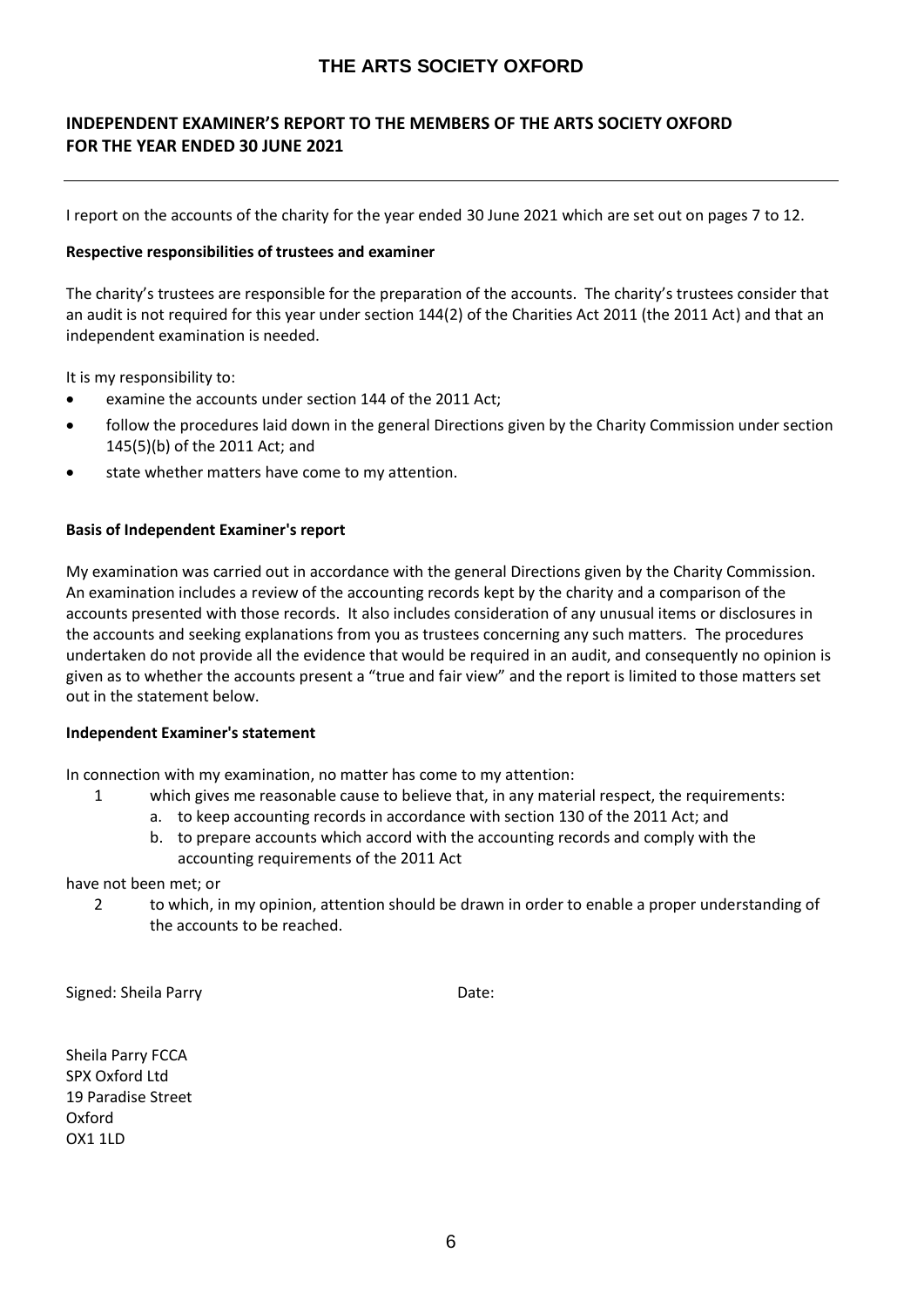## **STATEMENT OF FINANCIAL ACTIVITIES FOR THE YEAR ENDED 30 JUNE 2021**

|                                |      | <b>Unrestricted</b><br><b>Funds</b> | <b>Restricted</b><br><b>Funds</b> | <b>Total</b><br><b>Funds</b><br>2021 | <b>Unrestricted</b><br><b>Funds</b> | <b>Restricted</b><br><b>Funds</b> | <b>Total</b><br><b>Funds</b><br>2020 |
|--------------------------------|------|-------------------------------------|-----------------------------------|--------------------------------------|-------------------------------------|-----------------------------------|--------------------------------------|
|                                | Note | £                                   | £                                 | £                                    | £                                   | £                                 | £                                    |
| Income and endowments from:    |      |                                     |                                   |                                      |                                     |                                   |                                      |
| Donations and legacies         | 3    | 4,140                               |                                   | 4,140                                | 3,292                               |                                   | 3,292                                |
| Charitable activities          | 4    | 34,313                              | ÷,                                | 34,313                               | 40,627                              |                                   | 40,627                               |
| Investments                    | 5    |                                     |                                   |                                      | 32                                  |                                   | 32                                   |
| Other income                   |      | 1,935                               | $\overline{\phantom{a}}$          | 1,935                                | $\overline{\phantom{a}}$            |                                   |                                      |
| Total income                   |      | 40,388                              |                                   | 40,388                               | 43,951                              |                                   | 43,951                               |
| <b>Expenditure on:</b>         |      |                                     |                                   |                                      |                                     |                                   |                                      |
| Charitable activities          | 6    | 22,313                              |                                   | 22,313                               | 42,567                              |                                   | 42,567                               |
| Total expenditure              |      | 22,313                              |                                   | 22,313                               | 42,567                              |                                   | 42,567                               |
| Net income / expenditure       |      | 18,075                              |                                   | 18,075                               | 1,384                               |                                   | 1,384                                |
| Transfers between funds        |      |                                     |                                   |                                      |                                     |                                   |                                      |
| Net movement in funds          |      | 18,075                              |                                   | 18,075                               | 1,384                               |                                   | 1,384                                |
| <b>Reconciliation of funds</b> |      |                                     |                                   |                                      |                                     |                                   |                                      |
| Total funds brought forward    |      | 25,877                              |                                   | 25,877                               | 24,493                              |                                   | 24,493                               |
| Total funds carried forward    |      | 43,952                              |                                   | 43,952                               | 25,877                              |                                   | 25,877                               |

The Statement of Financial Activities includes all gains and losses in the year and therefore a statement of total recognised gains and losses has not been prepared.

All of the above amounts relate to continuing activities.

The notes on pages 9 to 13 form part of these financial statements.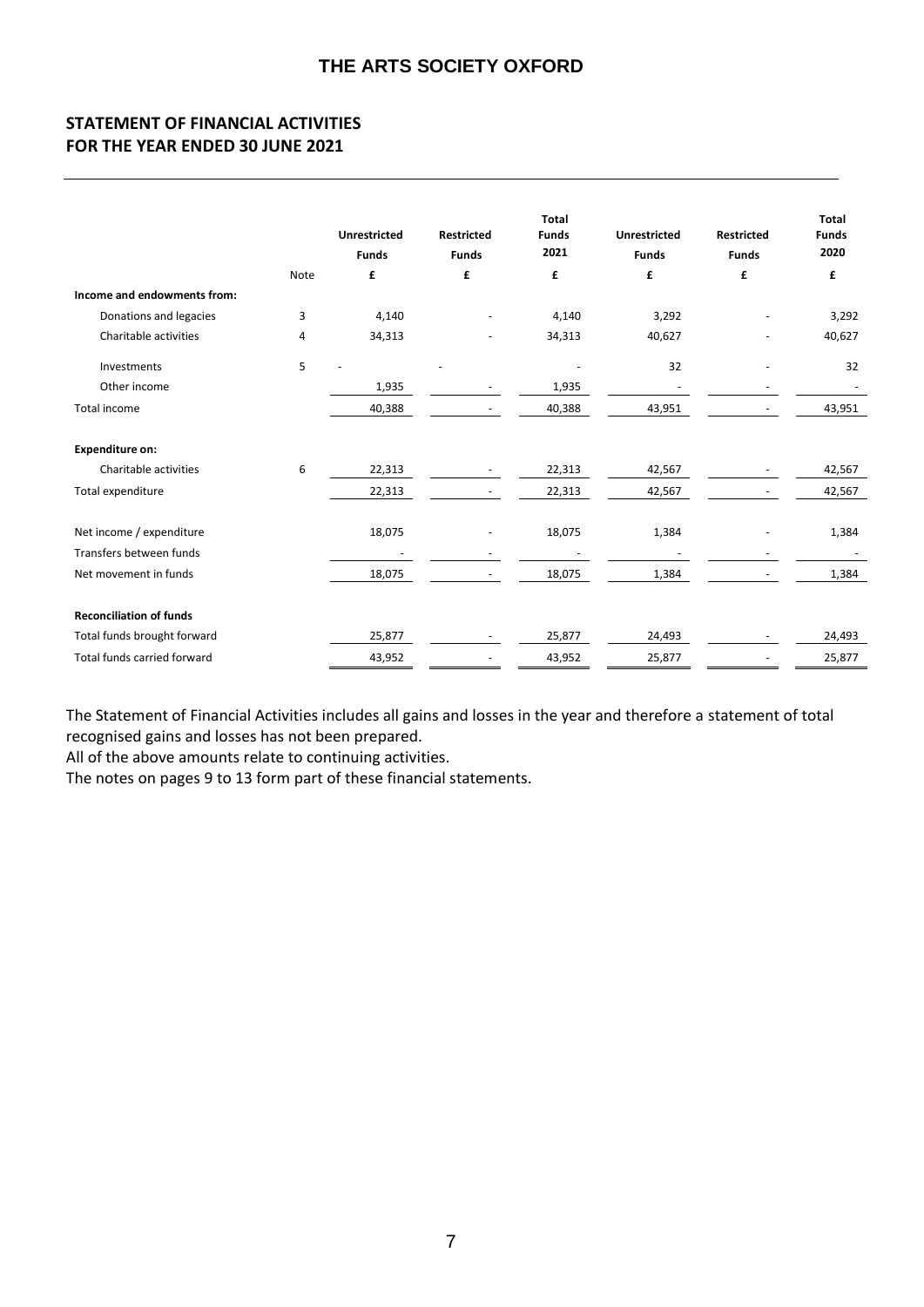## **BALANCE SHEET FOR THE YEAR ENDED 30 JUNE 2021**

|                                                                                                      |      | 2021                      |        | 2020                      |        |
|------------------------------------------------------------------------------------------------------|------|---------------------------|--------|---------------------------|--------|
|                                                                                                      | Note | £                         | £      | £                         | £      |
| <b>Current assets</b><br>Debtors: Amounts falling due within one<br>year<br>Cash at bank and in hand | 8    | 3,501<br>62,574<br>66,075 |        | 4,624<br>41,941<br>46,564 |        |
| <b>Creditors: Amounts falling due within one</b><br>year                                             | 9    | $-22,123$                 |        | $-20,688$                 |        |
| Net current assets                                                                                   |      |                           | 43,952 |                           | 25,877 |
| <b>Net assets</b>                                                                                    |      |                           | 43,952 |                           | 25,877 |
| The funds of the charity                                                                             |      |                           |        |                           |        |
| <b>Unrestricted funds</b><br><b>Restricted funds</b>                                                 |      |                           | 43,952 |                           | 25,877 |
| <b>Total funds</b>                                                                                   | 10   |                           | 43,952 |                           | 25,877 |

These financial statements were approved by the members of the committee and authorised for issue on …………………………………. and are signed on their behalf by:

………………………………..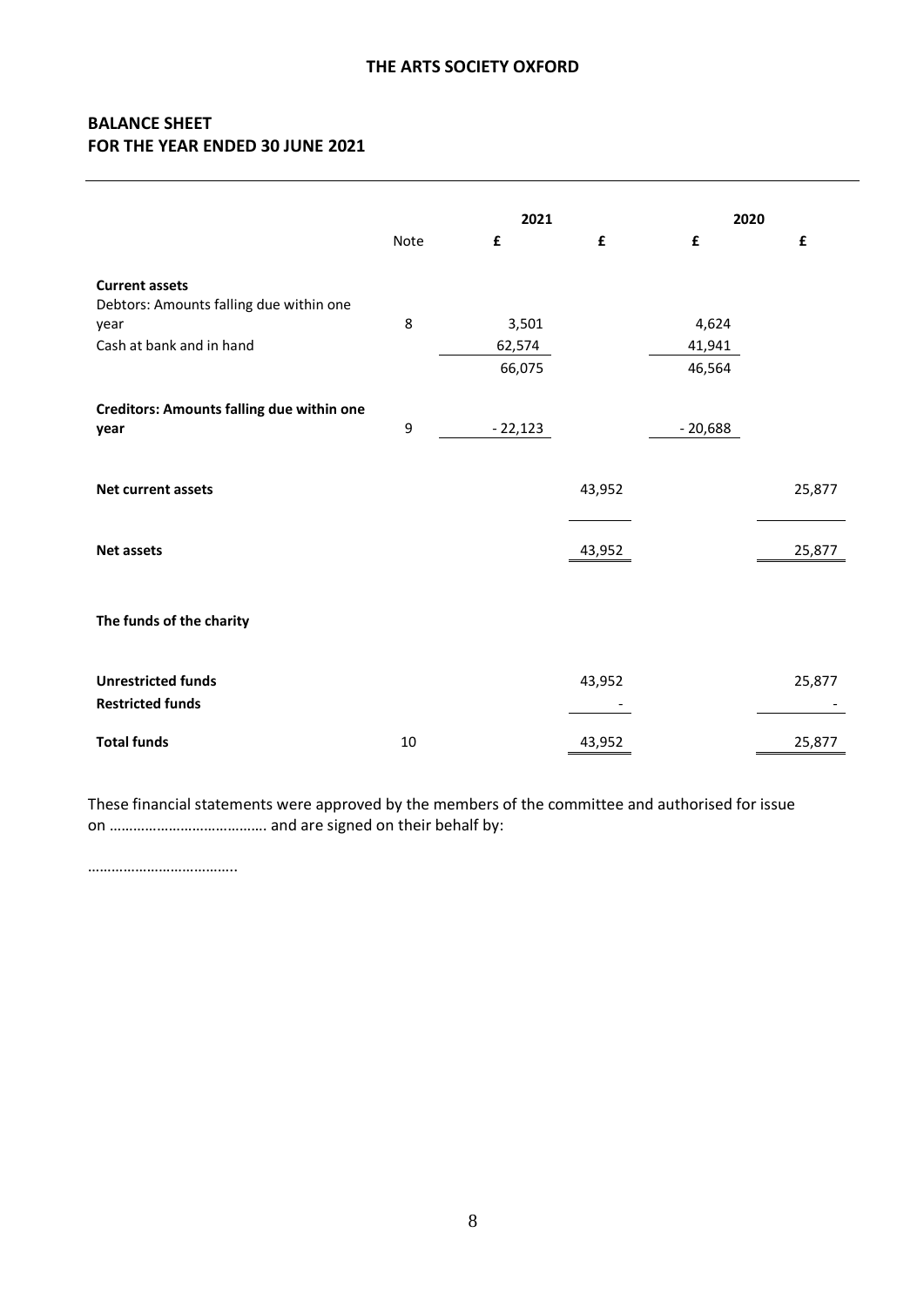## **NOTES TO THE ACCOUNTS FOR THE YEAR ENDED 30 JUNE 2021**

### **1. ACCOUNTING POLICIES**

### **Basis of accounting**

The financial statements have been prepared under the historical cost convention. The financial statements have been prepared in accordance with the Charities Act 2011 and in accordance with the Statement of Recommended Practice (SORP): Accounting and Reporting by Charities preparing their accounts in accordance with the Financial Reporting Standard applicable in the UK and Republic of Ireland (FRS102) issued on 16 July 2014 and the Financial Reporting Standard applicable in the United Kingdom and Republic of Ireland (FRS 102) as amended by the early adoption of Update Bulletin 1 published on 2nd February 2016 reflecting amendments to FRS102.

The Trust constitutes a public benefit entity as defined by FRS 102.

The Trustees consider that there are no material uncertainties about the Trust's ability to continue as a going concern.

### **Donations**

Donations received are accounted for on a received basis.

### **Income**

All income is included in the statement of financial activities when the charity is legally entitled to the income and the amount can be quantified with reasonable accuracy.

Donations and legacies are reported in the Statement of Financial Activities if they are received or due in the financial year.

### **Expenditure**

Expenditure is accounted for on an accruals basis and has been classified under headings that aggregate all costs related to the category. Where costs cannot be directly attributed to particular headings they have been allocated to activities on a basis consistent with the use of resources. Expenditure represents amounts invoiced, including value added tax. Donations are accounted for on a paid basis.

### **Taxation**

The Charity is exempt from corporation tax on its charitable activities.

### **2. DONATIONS AND LEGACIES**

There were no restrictions placed on donations received during the year. The donations were for general charitable purposes.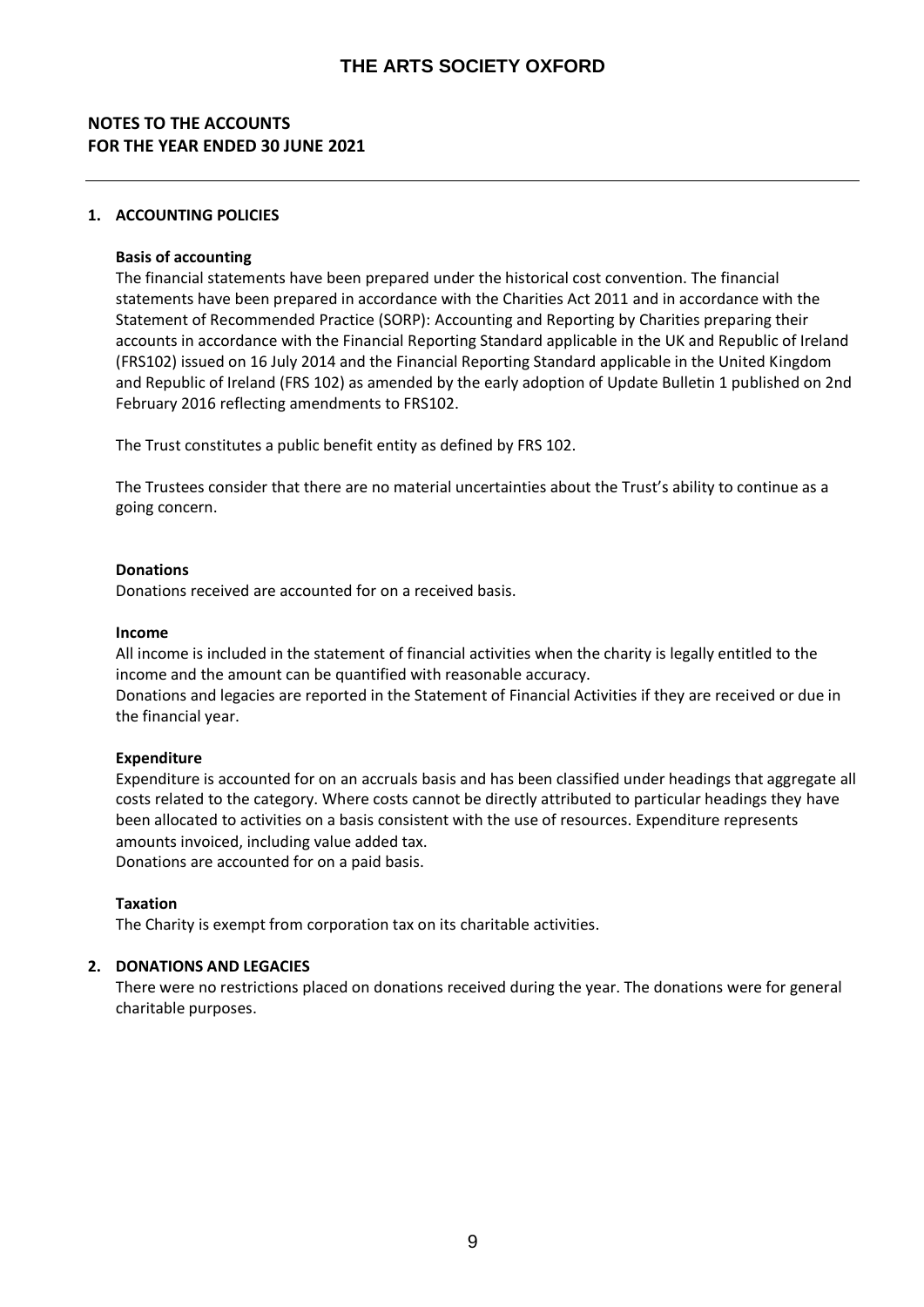## **NOTES TO THE ACCOUNTS (CONTINUED) FOR THE YEAR ENDED 30 JUNE 2021**

### **3. INCOME FROM DONATIONS AND LEGACIES**

|           | <b>Unrestricted</b><br><b>Funds</b> | <b>Restricted</b><br><b>Funds</b> | <b>Total Funds</b><br>2021 | <b>Total Funds</b><br>2020 |
|-----------|-------------------------------------|-----------------------------------|----------------------------|----------------------------|
|           |                                     |                                   |                            |                            |
| Donations | 30                                  | -                                 | 30                         | 222                        |
| Gift Aid  | 4,110                               | $\overline{\phantom{a}}$          | 4,110                      | 3,070                      |
|           | 4,140                               |                                   | 4,140                      | 3,292                      |

### **4. INCOME FROM CHARITABLE ACTIVITIES**

|                       | <b>Unrestricted</b><br><b>Funds</b> | <b>Restricted</b><br><b>Funds</b> | <b>Total Funds</b><br>2021 | <b>Total Funds</b><br>2020 |
|-----------------------|-------------------------------------|-----------------------------------|----------------------------|----------------------------|
|                       | £                                   | £                                 | £                          | £                          |
| Subscriptions 2020/21 | 23,805                              |                                   | 23,805                     | 24,210                     |
| Coffee contributions  | $\overline{\phantom{0}}$            |                                   |                            | 217                        |
| Visits income         | 7,344                               |                                   | 7,344                      | 9,230                      |
| Study day income      | 2,574                               |                                   | 2,574                      | 6,970                      |
| Celebration day       | 590                                 |                                   | 590                        |                            |
|                       | 34,313                              |                                   | 34,313                     | 40,627                     |

### **5. INCOME FROM INVESTMENTS**

|              | <b>Unrestricted</b><br><b>Funds</b> | <b>Restricted</b><br><b>Funds</b> | <b>Total Funds</b><br>2021 | <b>Total Funds</b><br>2020 |
|--------------|-------------------------------------|-----------------------------------|----------------------------|----------------------------|
|              | £                                   | £                                 | £                          | £                          |
| Interest     | -                                   |                                   |                            | 32                         |
|              | $\overline{\phantom{a}}$            |                                   |                            | 32                         |
|              | <b>Unrestricted</b><br><b>Funds</b> | <b>Restricted</b><br><b>Funds</b> | <b>Total Funds</b><br>2021 | <b>Total Funds</b><br>2020 |
|              | £                                   | £                                 | £                          | £                          |
| Other income | 1,935                               |                                   | 1,935                      |                            |
|              | 1,935                               |                                   | 1,935                      |                            |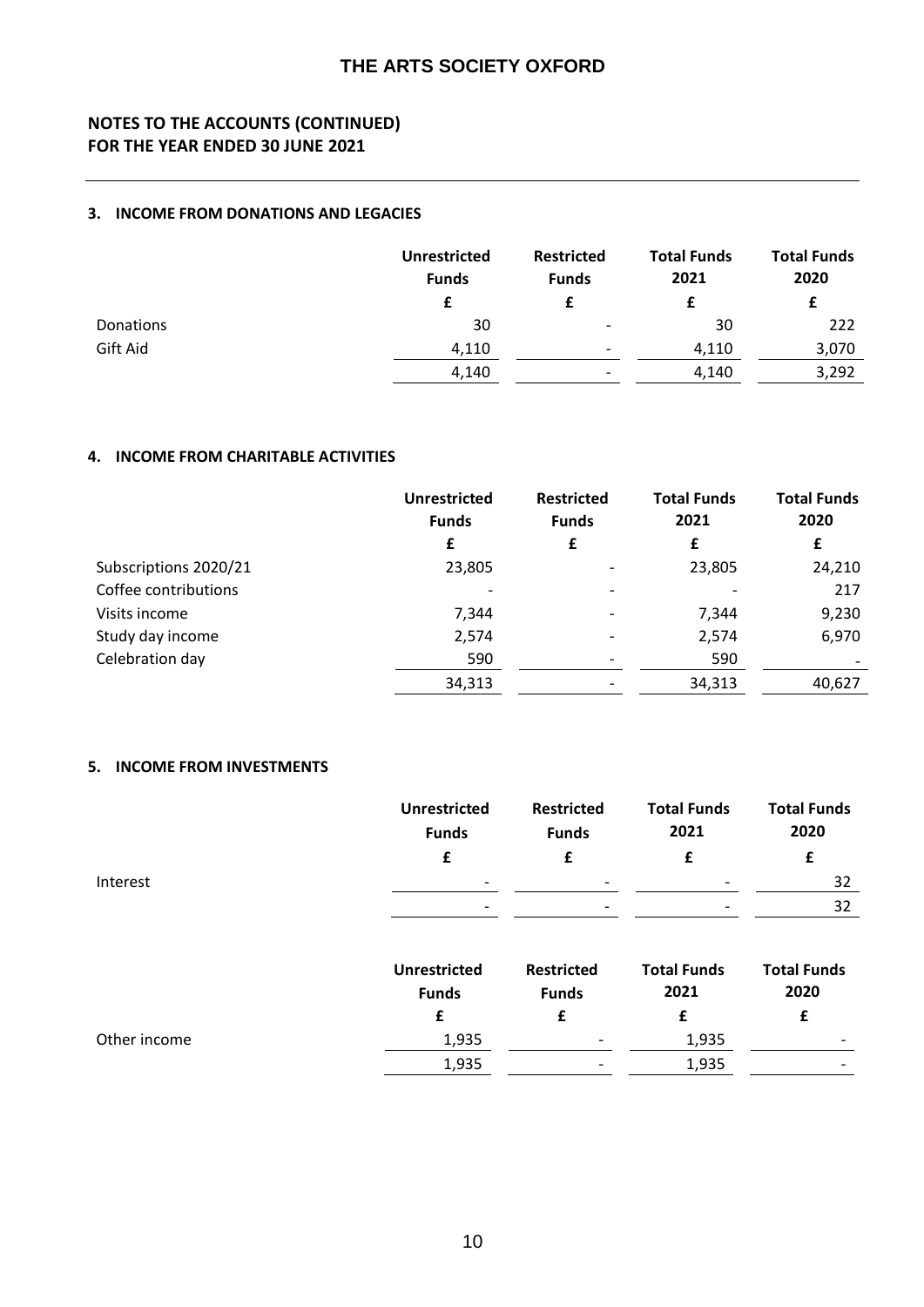## **NOTES TO THE ACCOUNTS (CONTINUED) FOR THE YEAR ENDED 30 JUNE 2021**

### **6. EXPENDITURE ON CHARITABLE ACTIVITIES**

|                         | <b>Unrestricted</b><br><b>Funds</b> | <b>Restricted</b><br><b>Funds</b> | <b>Total Funds</b><br>2021 | <b>Total Funds</b><br>2020 |
|-------------------------|-------------------------------------|-----------------------------------|----------------------------|----------------------------|
|                         | £                                   | £                                 | £                          | £                          |
| Lecturer costs          | 5,950                               |                                   | 5,950                      | 6,203                      |
| Lecturers entertainment |                                     |                                   |                            | 106                        |
| Venue hire              |                                     |                                   |                            | 2,373                      |
| Visit costs             | 2,518                               |                                   | 2,518                      | 8,675                      |
| Study day costs         | 1,650                               |                                   | 1,650                      | 4,644                      |
| Other events            | 20                                  |                                   | 20                         |                            |
| <b>TAS</b>              | 7,426                               |                                   | 7,426                      | 7,594                      |
| Church recording        |                                     |                                   |                            | 60                         |
| Social activities       |                                     |                                   |                            | 50                         |
| Other expenses          | 1,501                               |                                   | 1,501                      | 631                        |
| Charitable grants       | 2,600                               |                                   | 2,600                      | 9,700                      |
| Governance costs        | 648                                 |                                   | 648                        | 2,531                      |
|                         | 22,313                              |                                   | 22,313                     | 42,567                     |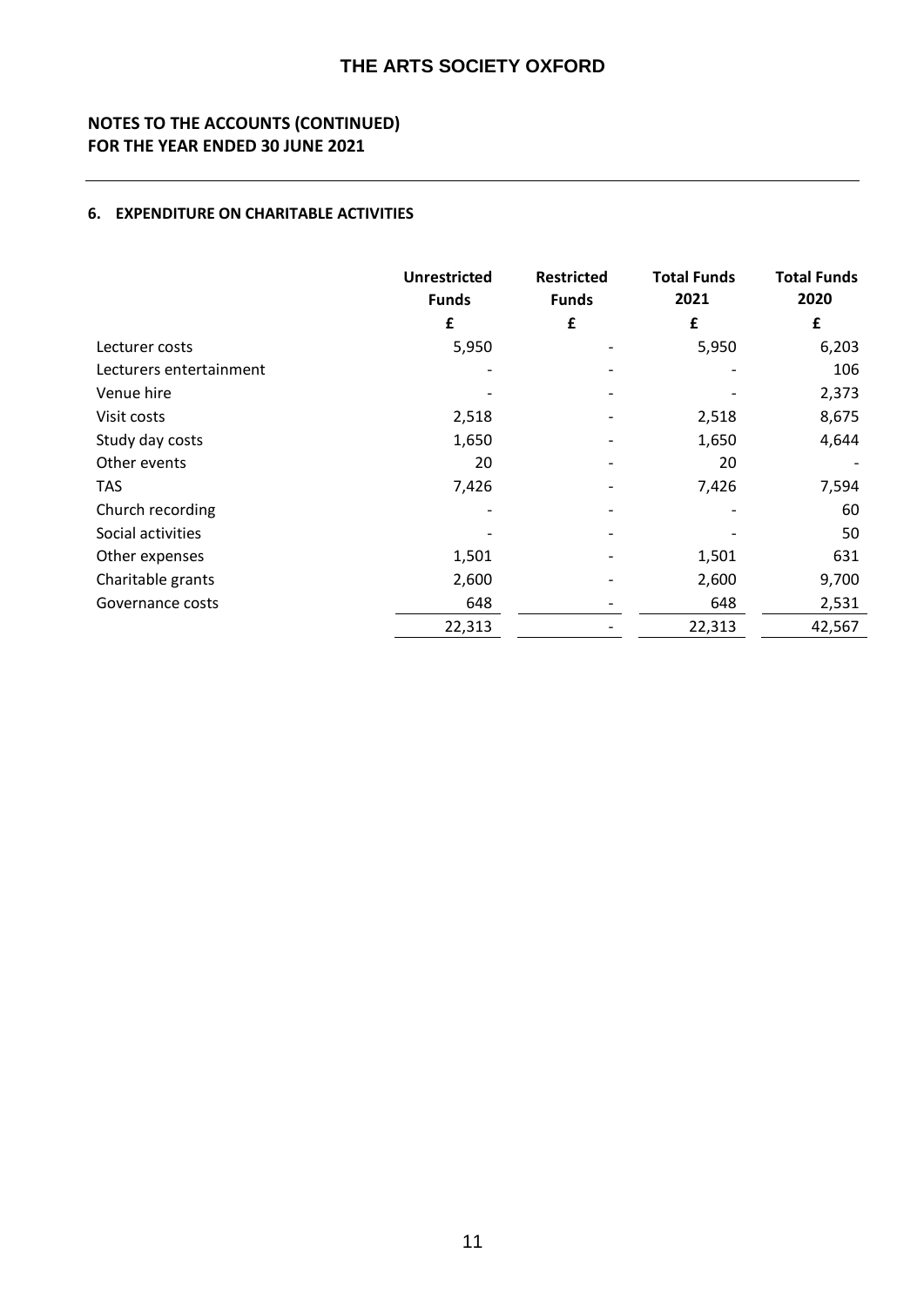## **NOTES TO THE ACCOUNTS (CONTINUED) FOR THE YEAR ENDED 30 JUNE 2021**

### **7. GOVERNANCE COSTS**

|                               | <b>Unrestricted</b><br><b>Funds</b><br>£ | <b>Restricted</b><br><b>Funds</b><br>£ | <b>Total Funds</b><br>2021<br>£ | <b>Total Funds</b><br>2020<br>£ |
|-------------------------------|------------------------------------------|----------------------------------------|---------------------------------|---------------------------------|
| <b>Governance Costs</b>       |                                          |                                        |                                 |                                 |
| AGM costs                     |                                          |                                        |                                 | 1,675                           |
| Accountancy fees              | 468                                      |                                        | 468                             | 666                             |
| Independent Examiner's fee    | 180                                      |                                        | 180                             | 180                             |
| Trustee expenses              |                                          |                                        |                                 | 10                              |
| <b>Total governance costs</b> | 648                                      |                                        | 648                             | 2,531                           |

### **8. DEBTORS: AMOUNTS FALLING DUE WITHIN ONE YEAR**

|                     | 2021                     | 2020                     |
|---------------------|--------------------------|--------------------------|
|                     |                          |                          |
| Other debtors       | $\overline{\phantom{0}}$ | $\overline{\phantom{0}}$ |
| Payments in advance | 3,501                    | 4,625                    |
|                     | 3,501                    | 4,625                    |

## **9. CREDITORS: AMOUNTS FALLING DUE WITHIN ONE YEAR**

|                   | 2021                     | 2020   |
|-------------------|--------------------------|--------|
|                   |                          |        |
| Other creditors   | $\overline{\phantom{a}}$ | 76     |
| Accruals          | 648                      | 672    |
| Income in advance | 21,474                   | 19,940 |
|                   | 22,122                   | 20,688 |

### **10. ANALYSIS OF FUNDS**

|                           | At 1st<br><b>July 2020</b> | <b>Income</b> | <b>Expenditur</b><br>e | <b>Transfers</b><br>between<br>funds | <b>At Year</b><br><b>Ended</b><br>30th June<br>2021 |
|---------------------------|----------------------------|---------------|------------------------|--------------------------------------|-----------------------------------------------------|
|                           | £                          | £             | £                      | £                                    | £                                                   |
| <b>General Funds</b>      |                            |               |                        |                                      |                                                     |
| Unrestricted income funds | 25,877                     | 40,388        | 22,313                 | 2,500                                | 41,452                                              |
| Designated funds          | $\overline{\phantom{a}}$   |               |                        | 2,500                                | 2,500                                               |
| <b>Total funds</b>        | 25,877                     | 40,388        | 22,313                 |                                      | 43,952                                              |